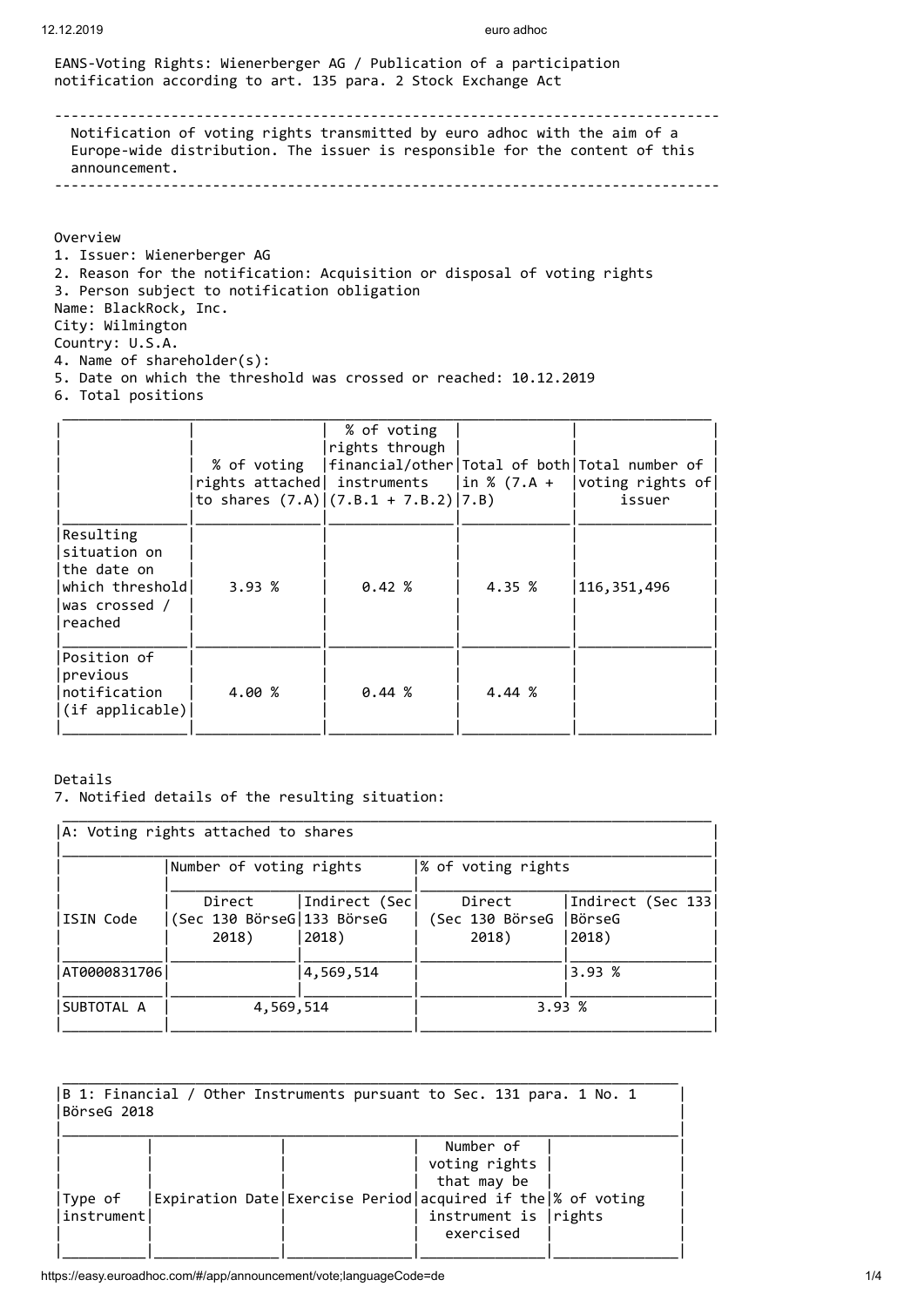| 12.12.2019  |              | euro adhoc |          |
|-------------|--------------|------------|----------|
| Securities  |              |            |          |
| Lent<br>N/A | N/A          | 7,489      | 0.01%    |
|             |              |            |          |
|             | SUBTOTAL B.1 | 7,489      | $0.01$ % |
|             |              |            |          |

| 2018    | B 2: Financial / Other Instruments pursuant to Sec. 131 para. 1 No. 2 BörseG |      |        |                                                                   |               |                       |
|---------|------------------------------------------------------------------------------|------|--------|-------------------------------------------------------------------|---------------|-----------------------|
| Type of | instrument                                                                   | Date | Period | Expiration   Exercise   Physical / Cash   Number of<br>Settlement | voting rights | % of voting<br>rights |
| l CFD   |                                                                              | N/A  | N/A    | Cash                                                              | 484,402       | $0.42$ %              |
|         |                                                                              |      |        | SUBTOTAL B.2                                                      | 484,402       | $0.42$ %              |

8. Information in relation to the person subject to the notification obligation: Full chain of controlled undertakings through which the voting rights and/or the financial/other instruments are effectively held starting with the ultimate controlling natural person or legal entity:

| No.            | Name                                                            | Directly<br>No. | Shares held   instruments | Financial/other<br>controlled by directly (%) held directly<br>(%) | Total of both<br>(%) |
|----------------|-----------------------------------------------------------------|-----------------|---------------------------|--------------------------------------------------------------------|----------------------|
| 1              | BlackRock, Inc.                                                 |                 |                           |                                                                    |                      |
| $\overline{2}$ | BlackRock Holdco<br>$2$ , Inc.                                  | $\mathbf{1}$    |                           |                                                                    |                      |
| 3              | BlackRock<br>Financial<br>Management,<br>Inc.                   | $\overline{2}$  |                           |                                                                    |                      |
| 4              | BlackRock<br>International<br>Holdings, Inc.                    | 3               |                           |                                                                    |                      |
| 5              | BR Jersey<br>International<br>Holdings L.P.                     | 4               |                           |                                                                    |                      |
| 6              | <b>BlackRock</b><br>Australia Holdco<br>Pty. Ltd.               | 5               |                           |                                                                    |                      |
| 7              | BlackRock<br>Investment<br>Management<br>(Australia)<br>Limited | 6               |                           |                                                                    |                      |
| 18             | Trident Merger,<br><b>LLC</b>                                   | $\mathbf{1}$    |                           |                                                                    |                      |
| 9              | BlackRock<br>Investment<br>Management, LLC                      | 8               |                           |                                                                    |                      |
| 10             | BlackRock<br>(Singapore)<br> Holdco Pte. Ltd.                   | 5               |                           |                                                                    |                      |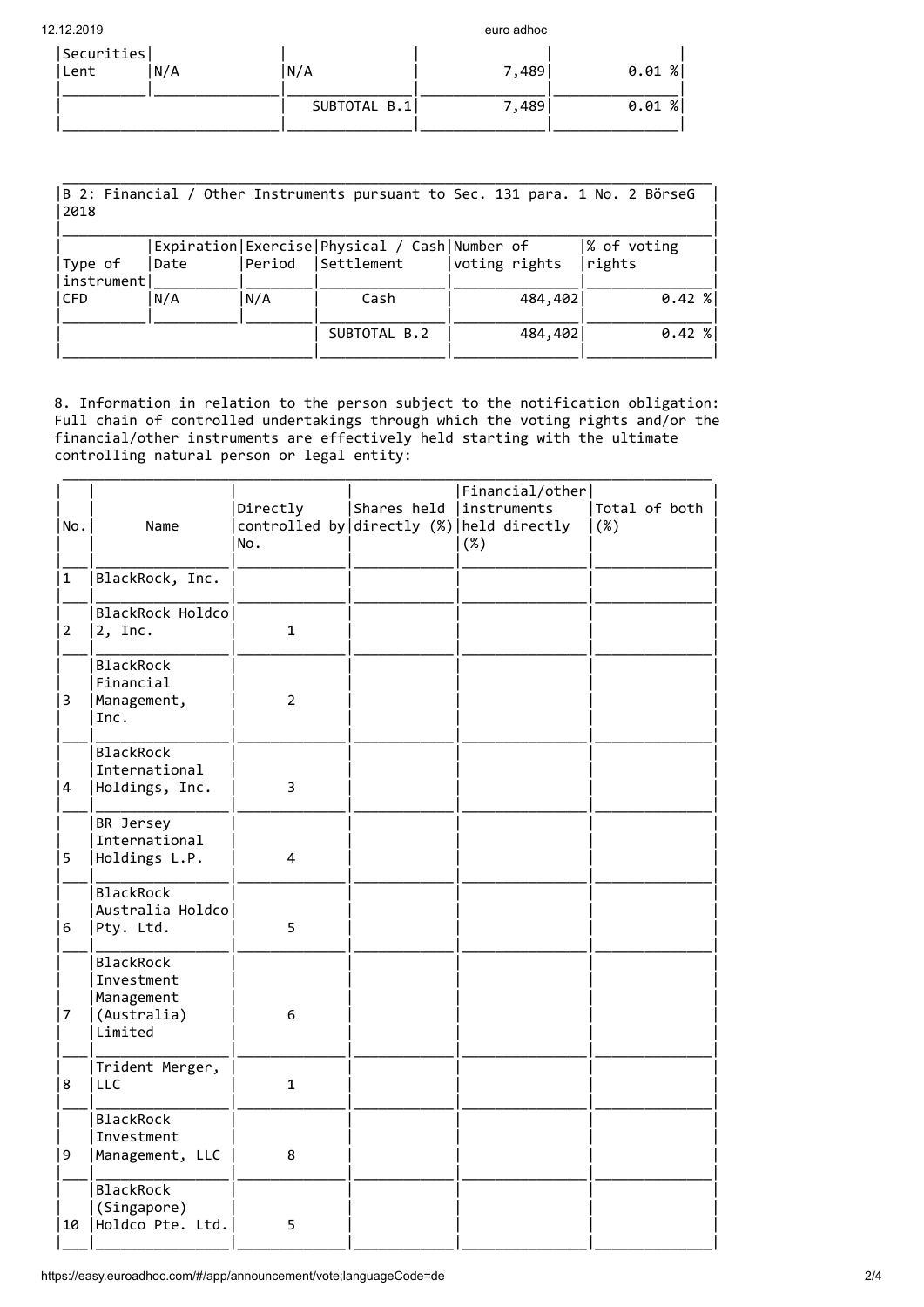| BlackRock HK<br>Holdco Limited                        | 10 |                                                          |  |
|-------------------------------------------------------|----|----------------------------------------------------------|--|
| BlackRock Lux<br>$ 12 $   Finco S.à r.l.              | 11 |                                                          |  |
| BlackRock Japan<br>Holdings<br>GK                     | 12 |                                                          |  |
| BlackRock Japan<br>Co., Ltd.                          | 13 |                                                          |  |
| BlackRock<br>Holdco 3, LLC                            | 5  |                                                          |  |
| 1LP                                                   | 15 |                                                          |  |
| West Bay Finco<br> Limited                            | 16 |                                                          |  |
| BlackRock<br>Cayman West Bay<br>IV Limited            | 17 |                                                          |  |
| BlackRock Group<br>Limited                            | 18 |                                                          |  |
| BlackRock<br>Finance Europe<br>Limited                | 19 |                                                          |  |
| BlackRock<br>Investment<br>Management<br>(UK) Limited | 20 |                                                          |  |
| BlackRock Asset<br>Management<br>Deutschland AG       | 21 |                                                          |  |
| BlackRock<br>International<br>Limited                 | 19 |                                                          |  |
| BlackRock<br>(Netherlands)<br>B.V.                    | 20 |                                                          |  |
| BlackRock<br>Advisors (UK)<br>Limited                 | 20 |                                                          |  |
| BlackRock<br>Capital<br>Holdings, Inc.                | 3  |                                                          |  |
| BlackRock<br>Advisors, LLC                            | 26 |                                                          |  |
| BlackRock<br>Canada Holdings<br>LP                    | 15 |                                                          |  |
| Holdings ULC                                          | 28 |                                                          |  |
|                                                       |    | BlackRock Cayman<br>BlackRock Cayman<br>BlackRock Canada |  |